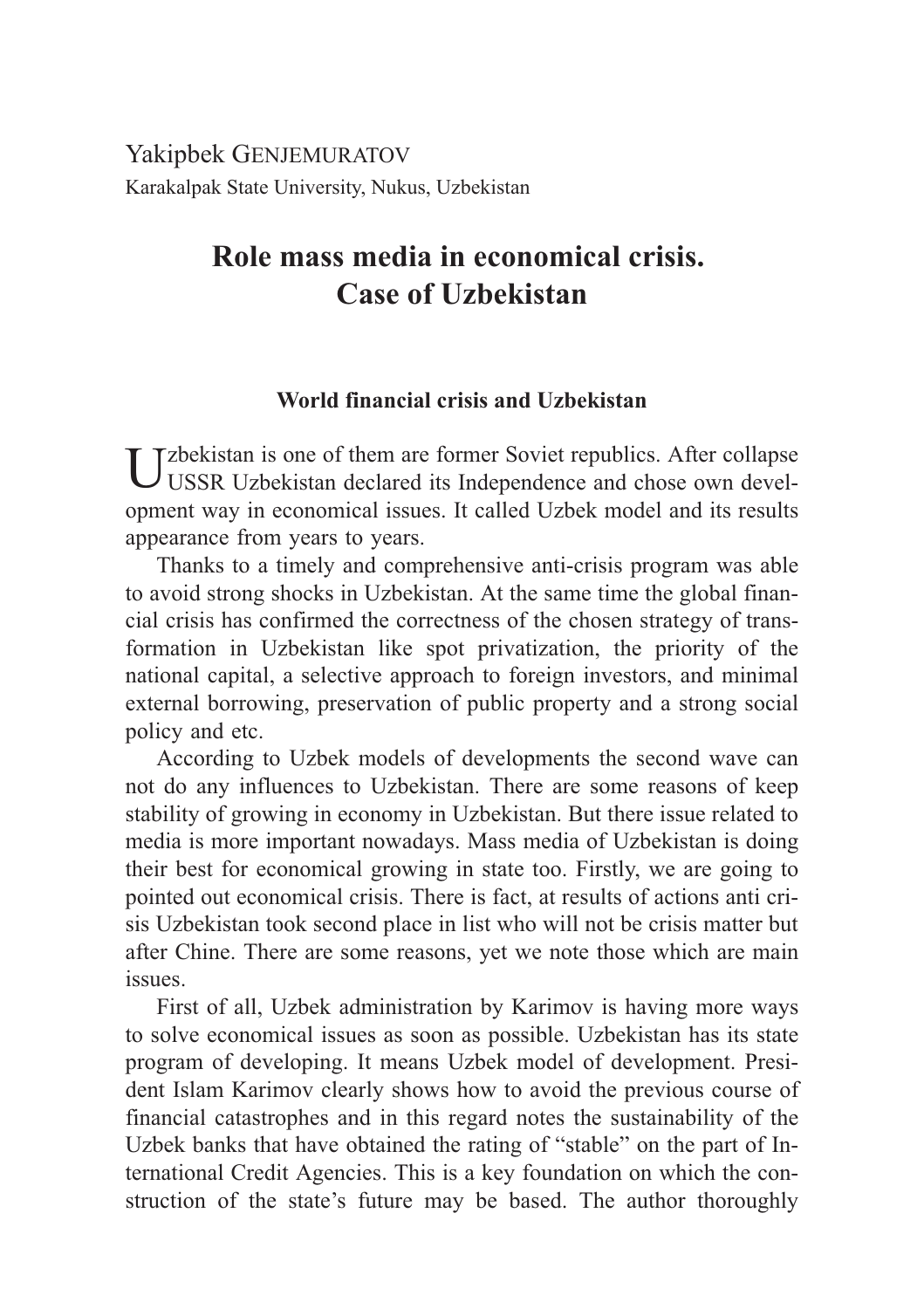and meticulously unveils the strategy of comprehensive development based on economic and financial growth, bettering the transport and energy infrastructure, as well as raising the level of technical and higher education<sup>1</sup>.

The Karimov`s book, which called "The global financial – economic crisis, ways and measures to overcome it in the conditions of Uzbekistan" consisting two contributions:

"Particularly this circumstance calls forth the urgency of the work being published 'The global financial-economic crisis, ways and measures to overcome it in the conditions of Uzbekistan', which consists of two parts: first – impact of the global financial crisis on the economy of Uzbekistan and factors that have prevented and mitigated its consequences; second – support of banking system, modernization, technical renewal and diversification of production, broad introduction of innovative technologies – a reliable way of overcoming crisis and securing by Uzbekistan of the new achievements in the world market"<sup>2</sup>.

That book of Uzbek President has been translated to many languages in the world. Experts have evaluated the book as a practical ways to other governments. It was learned by all students at Uzbek high educational institutions as additional subject.

Mr. Hadjimetov noted that President Karimov's book titled The Global Financial-Economic Crisis, Ways and Measures to Overcome It in the Conditions of Uzbekistan consists of two parts. The first part focuses on the impact of the global financial crisis on the Uzbek economy and the factors that prevent or mitigate its consequences. This part provides a comprehensive analysis of the causes of the global financial and economic crisis, its emergence in connection with the pressing socio-economic problems on an international scale, as well as the expected future impacts. He also emphasized that an early exit from the global financial crisis and mitigation of its impacts depends largely on the effectiveness and coherence of the measures taken within specific countries and the world community as a whole<sup>3</sup>.

Local and international experts, specialists consider that economy of Uzbekistan last time is growing than others countries in former USSR

<sup>1</sup> http://hmadad.uz/eng/info/article84.html. <sup>2</sup> http://mfa.uz/eng/press\_and\_media\_service/dates/110309\_book/. <sup>3</sup> G. Hadjimetov, *The Global Financial and Economic Crisis: Measure to Over-*

*come It – The case of Uzbekistan*, http://www.adbi.org/event/3009.gfc.uzbekistan.case/.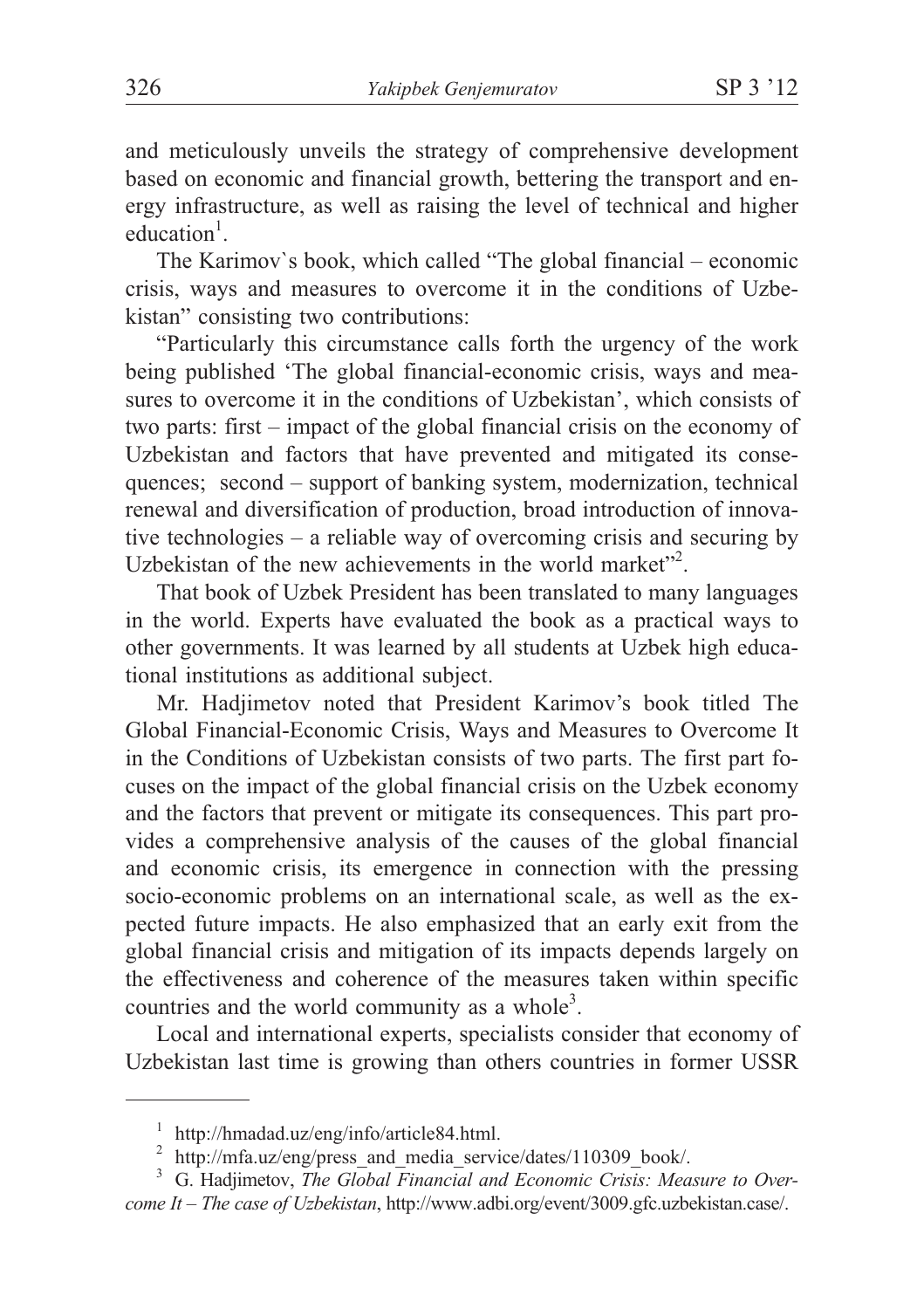area. One of them was director of the International Monetary Fund (IMF) Dominique Strauss-Kahn. He said that steps to combat the crisis by the Government of Uzbekistan, the most effective among the countries of the region. It is reported by AFP. Strauss-Kahn noted this fact according to IMF forecasts economic growth of Uzbekistan in 2009 and 2010 will amount to seven percent. This figure will be one of the highest among the CIS states<sup>4</sup>.

There is 45% population is in Uzbekistan of the total population of Central Asia. The strategic location of the country is significant in economical issues. South territory borders with Afghanistan and situated in Central area of Central Asian countries. It has rich natural resources (including gold, uranium, natural gas and cotton) and they provide its potential for economic growth and stability in the region. Thus Uzbekistan plays a crucial role in the region in both sides politicall and economical.

The Uzbek government gradually shifted to a market economy, carrying out the policy of their own industries to replace imports by domestic production, as well as energy and food independence. Uzbekistan is now classified as a middle-income country. It has a great developed capital and social infrastructure, especially in comparison with neighboring countries. The country has a young and rapidly growing population faces the problem of employment of the younger generation, especially in rural areas, where more than 60% of the population.

"Due to primarily on these considerations, which are our long-term interests, we will determine our policy with respect to forming and joining of Uzbekistan to the interstate organizations and unions. Implementing to such policy is not necessary to get permission of someone, but just guided only by the national interests of Uzbekistan. Concluding the above, I would like to declare that history never turns back. Our nation, which has grown over the past 20 years, today as young people are looking confidently to the tomorrow's future I would like to repeat – never depart from the path its chosen ways for Uzbekistan". Said the President of Uzbekistan at last speech on 7.12.2011<sup>5</sup>.

One of the important reason is economical sustainability in Uzbekistan is giving more freedom to economy and lowering taxi in it. This assures that formulated slogans in the early 90's as "Reform – not for

 $^4\,$ http://korrespondent.net/business/economics/875025-mvf-uzbekistan-luchshe-ostalnyh-boretsya-s-krizisom.

 $5$  http://uza.uz/ru/politics/17381/.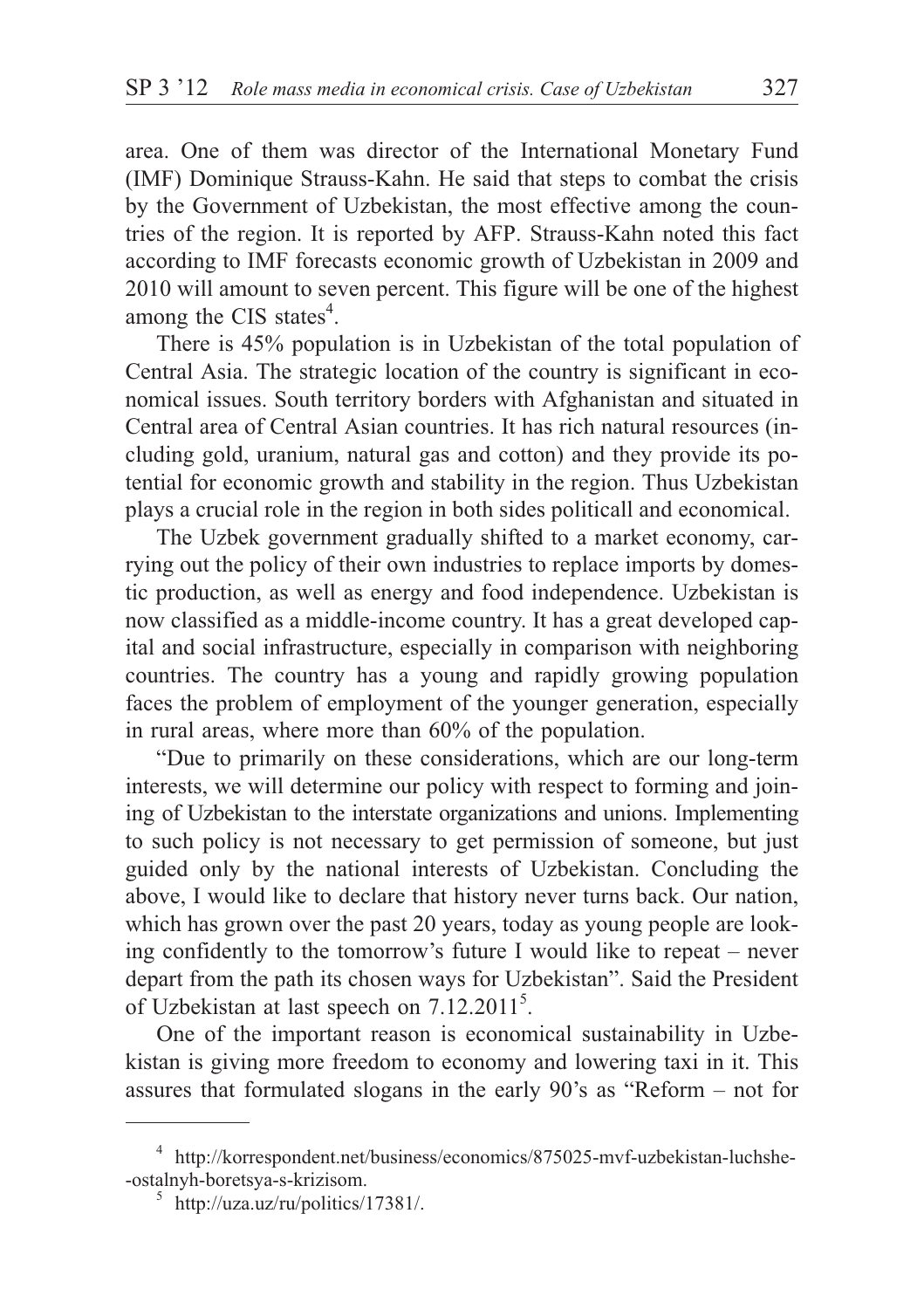the sake of reforms, and in the name of the person in the name of his interests". Before building a new house, do not destroy the old one and are still keeping their meanings nowadays in Uzbekistan.

There are some analyses about economy of Uzbekistan in world crisis time one of them is material by local scholar. Dr. M. Abdullaeva found evidence that despite of the decline in investment flow on a global scale, caused by the financial crisis, the expected volume of foreign investments in Uzbekistan in 2010, almost two-thirds higher than forecast in 2009. Most of the projects included in the investment program in 2010, which aim to update the fixed assets a key of the industries. All of them are a result of regular and targeted state policy in Uzbekistan<sup>6</sup>.

For example, she noted, by the head of the German economy in Central Asia Iorg Hatch's view: "The global economic crisis has not bypassed Uzbekistan. But the country remains attractive for German business. Today we have about 80 German companies which are represented in Uzbekistan, compare with other countries of Central Asia it is a significant figure for us"<sup>7</sup>.

There are many international experts are paying more attention to economical situation in Uzbekistan too. French professor Jak Barra made a distinction of crisis matters between Uzbekistan and other Central Asian countries. Barra has argued that since its independence Uzbekistan chose and implements its own Uzbek model "of development. Due this path since 1991 there is maintained financial stability and continuing strong economic growth in country. It has been successfully averted a negative impact on the economy of the global financial crisis that began in 2008".

It should be noted that the main priority of the "Uzbek model" is the social orientation to economy. There has been a steady rise in living standards in Uzbekistan. Thus, the average life expectancy in 1991 increased from 67 to 73 years, and the minimum wage increased by 14 times. Uzbekistan attaches great importance to the development of education and health<sup>8</sup>.

<sup>6</sup> M. Abdullaeva, *In terms of stability*, http://www.press-uz.info/index.php?title=home&nid=22&my=082010&st=0, on 18.08.2010.<br><sup>7</sup> Ibidem.<br><sup>8</sup> J. Barra, *Uzbekistan is confident in the future. Newspaper "Pravda Vostoka"* 

*by A. Ivanova*, http://www.pv.uz/?inc=1&news=7779, on 17.05.2011.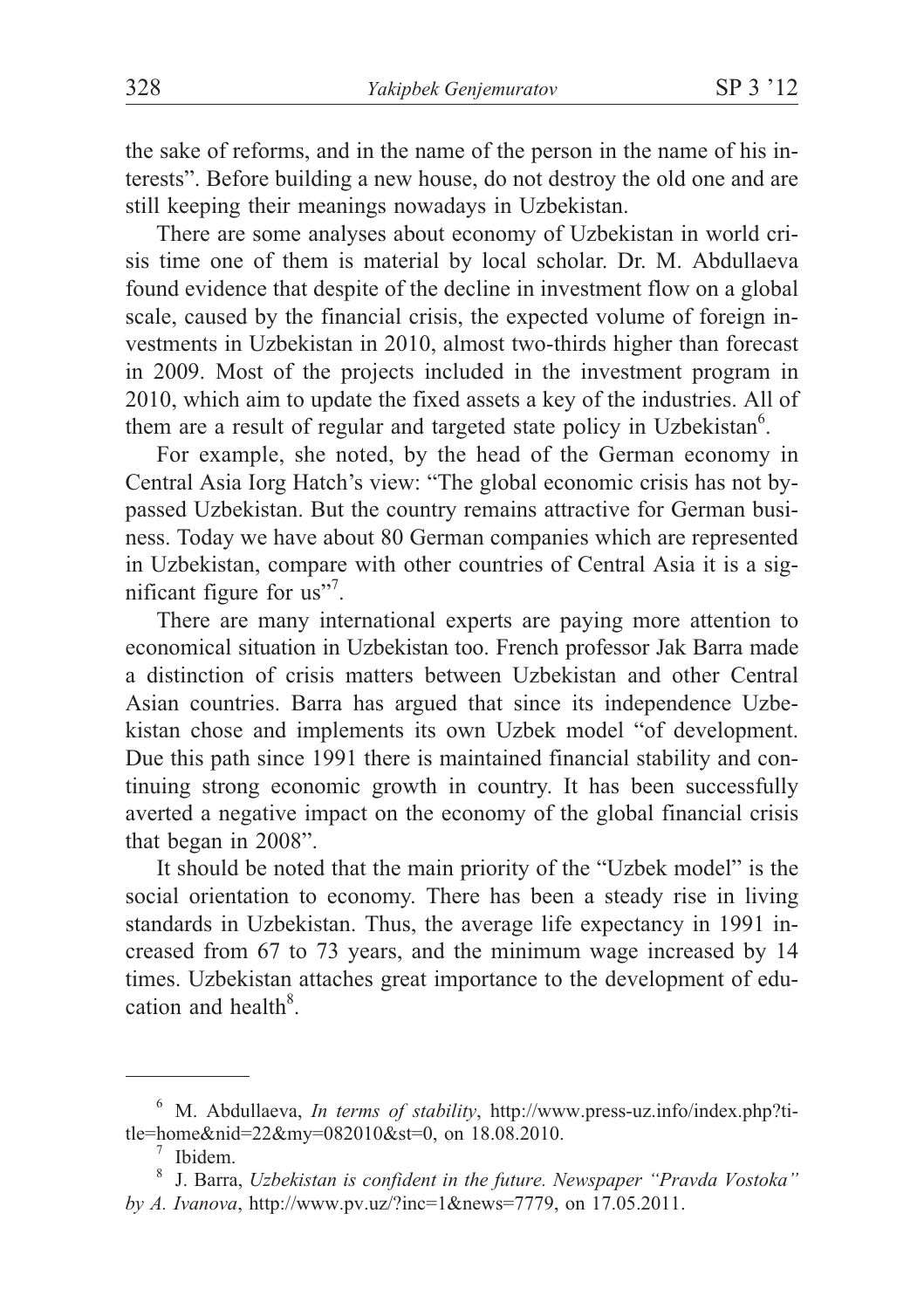Other international expert E. Ledru found similar opinion on Uzbek development in economy. In E. Ledru's view, today's Uzbekistan is a leading country in the region, which plays an important geo-strategic role there. Comprehensively thought-out and balanced policy of President Islam Karimov allowed the country to avoid reform by "shock therapy" and choose an evolutionary phased development. The result of this policy is rapidly developing enviable in economy of Uzbekistan today during global financial crisis time. Unlike other states in the region, providing a sufficiently high rate of growth of GDP in Uzbekistan<sup>9</sup>.

It must be keep in mind that the momentum and strong macroeconomic performance going in each year of years that is logical result of painstaking and difficult work to radically reform and renewal industry in Uzbekistan. Deepening the market reforms, economic liberalization and the implementation of measures to strengthen protection of property rights had a positive impact on improving the investment climate and attract increasing foreign investment. Another example of the deepening of economic reforms is one factor in the countryside, new forms of cooperation of labor, creating of new system of economic relations based on market principles.

The correctness of the chosen model of development based on five well-known principles; find their practical confirmations of the democratization of political and economic systems. Another clear example of economic development is to develop there small business and entrepreneurship in the distant villages and have production based on modern technologies and equipments.

Last and not less reason of anti-economical crisis in Uzbekistan is tolerance of people. Local people are going to develop their family on based national traditions.

## **Uzbek mass media and theirs activities in financial-economical crisis time**

After collapse former Soviet Union rapidly political changes had in Uzbekistan. It is a signatory to the UN Charter and has ratified most international human rights treaties, among them the International Cove-

<sup>9</sup> E. Ledru, *Published a book Geopolitika Uzbekistana*, Information Agency "Jahon", http://www.api.uz/news/info/polygraph/1049/, on 22.12.2010.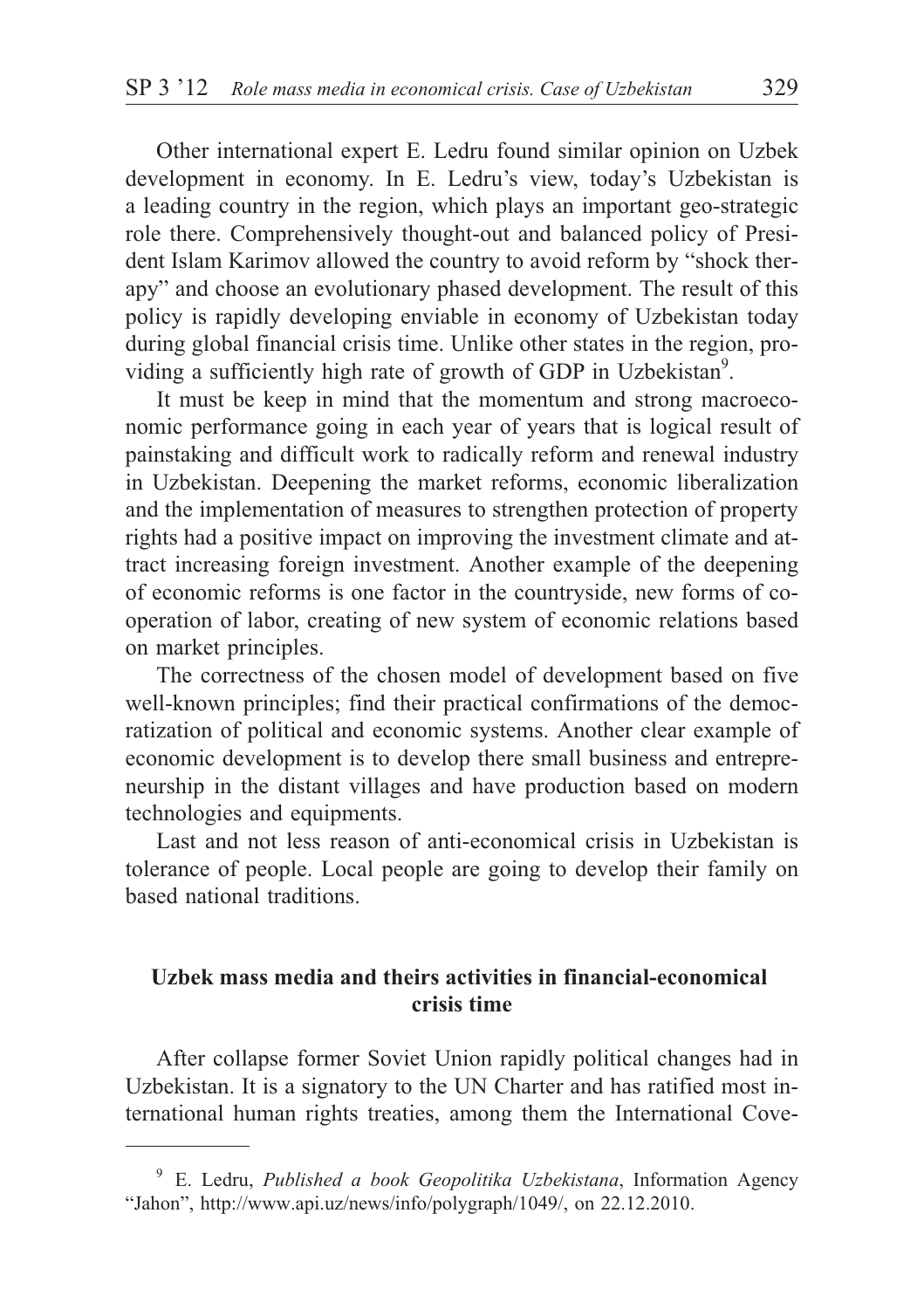nant on Civil and Political Rights and the International Covenant on Economic, Cultural, and Social Rights. As a participating State to the OSCE, Uzbekistan has also agreed to follow all the organization's commitments related to freedom of expression and media. The Constitution of Uzbekistan recognizes the priority of international law. According to Article 67 of the Constitution of Uzbekistan the media are free and function in compliance with the law, they are responsible for accuracy of the information and censorship is prohibited.

As Zbigniew Brzezinski put it: "Under the conditions of communism and particularly in the setting of the intense and monopolistic indoctrination, the following process takes place. An ideologically alienated mass is created, eager to ingest alternative information. It thus seizes upon new techniques of mass communication – such as foreign radios, television, video cassettes, an underground press – to forge a dissenting if vague political outlook. Economical failures enable politically active intellectuals to transform that outlook into demands not only for socioeconomic but also for political pluralism and for the rule of law"<sup>10</sup>.

There is a real republican media and a wide range of economic partners in Uzbekistan which is ability to ensure economic self-sufficiency, self-sufficiency and a carefree existence. This is a major factor in their independence and freedom. There are more necessary conditions for fair competition in the information space to all participants in it. On the focus of government of Uzbekistan has remained a further improvement in the media, in particular, strengthening their material and technical base, equipping them with the most advanced technology. There is no doubt that the liberalization of the media is a long term. The solution of these issues is going up in a systematic, gradual and consistent basis in Uzbekistan.

Thus giving a great attention to the development of market relations, for a healthy competition in the information area and ensuring economic independence of the media. Due terms of new media there is going to expand the network of local news in global portals and to modernize and strengthen the material-technical base of media due to the highest modern standards. The significant issue in modern journalism is training and retraining of skilled journalists and technical staff to the new trends of

<sup>10</sup> Z. Brzezinski, *The grand failure – The birth and death of communism in the twentieth century*, Scribner, New York 1988, p. 254.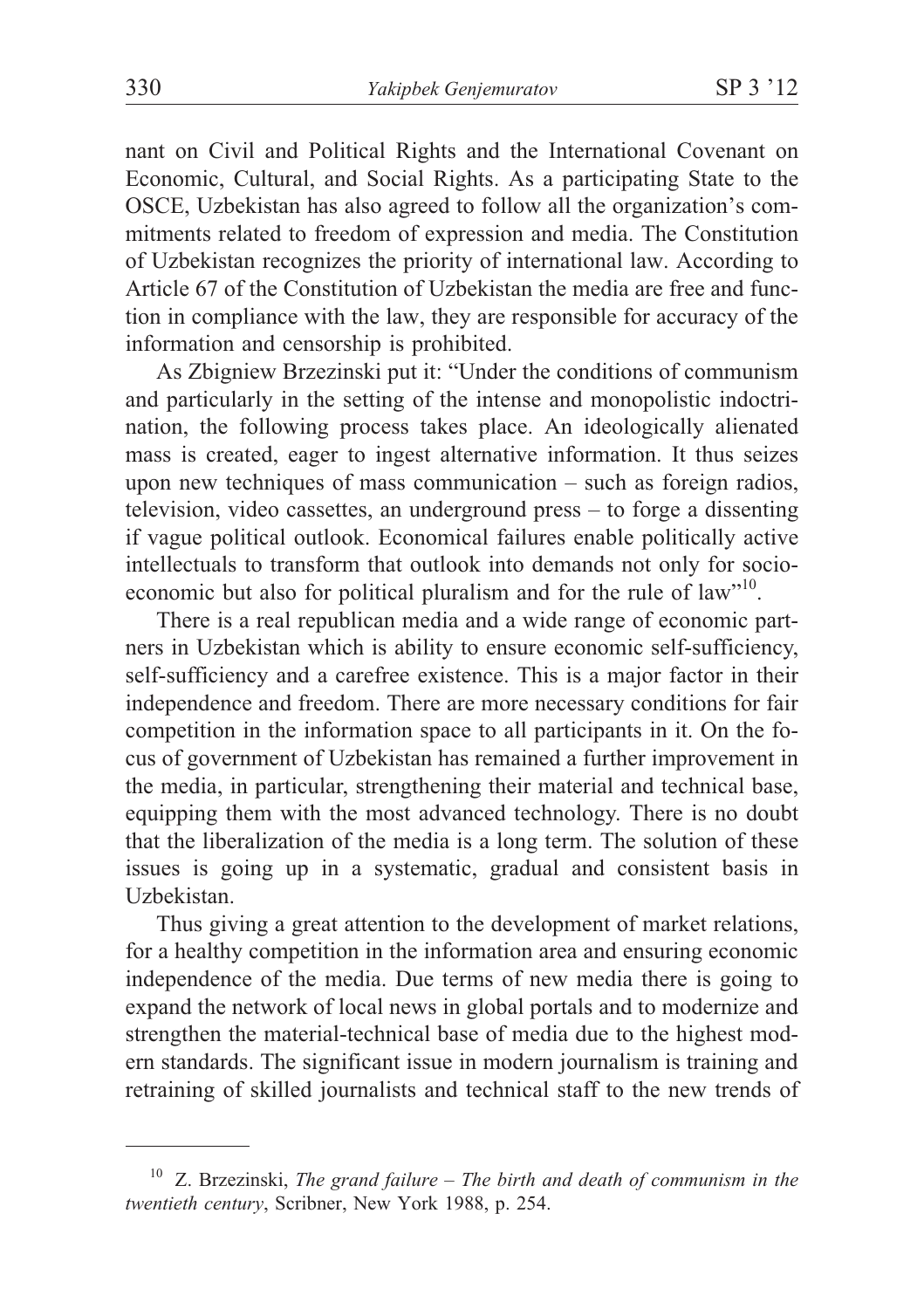the global information space. At last to plan and create the national media on the basis of the results of monitoring public opinions.

Today can not act any mass media organization with out doing in economy. But this field of study is less investigating by scholars. As Gillian Doyle (2002) notes, "The study of media and communications has traditionally been dominated by non-economic disciplines. Analysis of media content, for example, can provide a means of understanding the societies we live in and our value systems. But economics is also a valuable subject area for media scholars. Most of the decisions taken by those who run media organizations are, to a greater or lesser extent, influenced by recourse and financial issues. So economics, as a discipline, is highly relevant to understanding how media firms and industries operate"<sup>11</sup>.

The upgrade process requires searching for new methods, new approaches to work and new relationships with others. There are many problems in this process for editorial offices. It is worth pointing that difficulties are in personnel matters and strengthening the material-technical base of offices, exactly in strengthening the economic independence and financial stability in it. Monitoring of the national media shows that if some publications find their place in the hearts of readers they can expand their popularity; at results they can increase circulation. Another matter for the domestic print media is continuing to raise questions of legal culture and professional ethics of journalists of print media.

It is necessary to study the practices of advanced foreign publications and the positive experiences for Uzbek media. The main thing knows what need to readers is and on the basis of these queries should build their creative plans. And not only inform people about the events and processes, but also to shape public opinion – in all walks of life, whether it be utilities, whether private business, in general, everything that concerns our citizens. In this context, the question naturally arises: what kind of support should be? At the present stage it is important that the print media have actively participated in the democratization and modernization of society. The national press needs help to grow and prosper in the string of updates.

<sup>11</sup> G. Doyle, *Understanding Media economics*, SAGE Publications, London 2002, p. 1.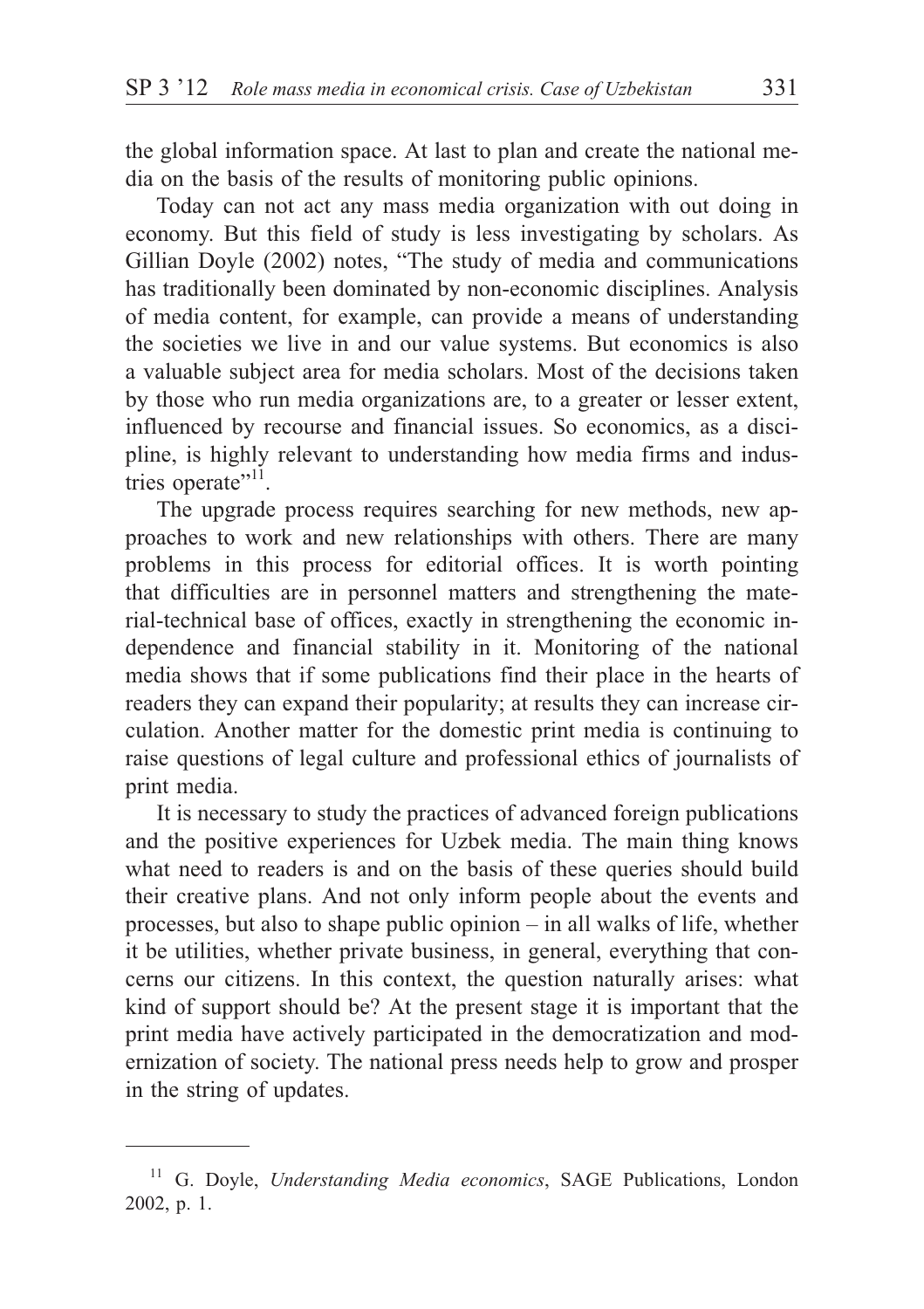Another dilemma arises from the influx of Western influence. On the one hand, Western technology, administrative expertise, and money are helping to ease the transition period of the media. Without a doubt, the antiquated equipment producing most of Poland's media is in dire need of being updated<sup>12</sup>. There is instead of Western for Uzbekistan can be used Russian Federation influence.

It is clear from history serious journalism has had uneasy everywhere and all times. If there is a crisis in journalism, then we can consider this is a crisis in people's minds. Naturally, the current global crisis has affected to the press. In fact, the crisis in journalism – at least in our homeland – not started just yesterday. It was in the early 1990's in Uzbekistan. In the first years of independence there was a transition to a market economy, which local press was in unexpected changes, faced with economic problems. It means starting crisis in mass media. According demand of that time many newspapers and magazines were closed, some are forced to tighten belts - downsize, reduce volume, frequency, etc.

There is some negative opinion on mass media of Uzbekistan but we can not consider that is fully. The John Anderson claimed that "Unfortunately, in most of Central Asia the all-union laws promising these things were rendered irrelevant by the unwillingness of most of the republican leaderships to permit glasnost or liberalization to go too far. Most retained control of the press up to and through the collapse of the USSR, and in Uzbekistan and Turkmenistan censorship was retained, and alternative media outlets effectively banned. Prior to the adoption of the new constitution in Turkmenistan, articles relating to freedom of the press were removed, leaving the much weaker right of Turkmen citizens 'to receive information, so long as it does not contain state, official or commercial secrets' (Article 26)"<sup>13</sup>.

In our point of view there are many differences between Uzbekistan and Turkmenistan. For example, in political situation, there are 5 political parties in Uzbekistan, but Turkmenistan has only one. And there are so many mass media doing in Uzbekistan than Turkmenistan. Most of them Uzbekistan is democratic republic than Turkmenistan which is

<sup>12</sup> T. Sasinska-Klas, *The transition of mass media in Poland: the road to liberalization*, http://www.cios.org/EJCPUBLIC/004/1/00411.HTML.<br><sup>13</sup> J. Anderson, *International politics of Central Asia*, Manchester University

Press, Manchester–New York 1997, p. 85.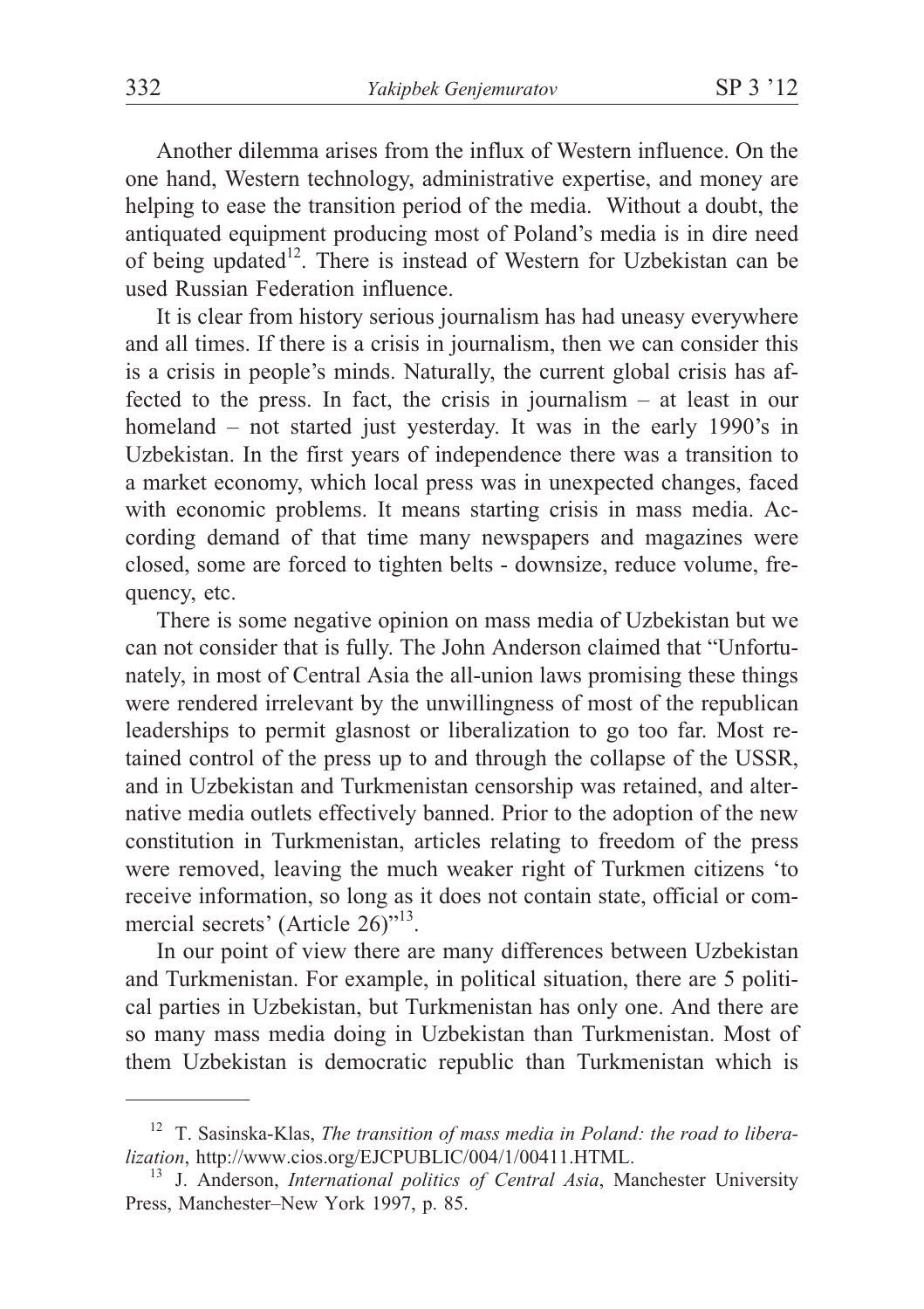neutral state after Switzerland. But we agreed with that opinion by author, nonetheless, by late 1989 there was increasing evidence of change in the stance of the two largest Central Asian players, Uzbekistan and  $K$ azakhstan $^{14}$ .

The development of mass media in Uzbekistan is at the proper level, journalists have become freer. The naked eye, it is clear that freedom of speech in Uzbekistan there. On the other hand there are still questions to be solved, but it's technical issues. It should be noted that through the development of online journalism in Uzbekistan we have the opportunity to obtain necessary information about your country and track processes occurring in it. This suggests that freedom of speech in Uzbekistan develops. The present stage of human civilization is unthinkable without the continued expansion of the Internet. For journalism – areas of public life, is directly related to the collection, storage, processing and transmission of information – knowledge of technology "Internet" is one of the most important conditions for creative activity. "Media and Journalism now impact our lives not only on a political level, but increasingly also on cultural, economic, and social levels<sup>"15</sup>.

Of course, the information revolution still has left its imprint on the state's role in the international exchange of information. "Today, it is impossible to speak about the information or the sovereignty of the state to regulate the flow of information within it: the information has become invisible to those mobile elements (intangible and invisible), for which, despite all sorts of methods to protect against the modern flow of information, political and geographical boundaries are no obstacle. What was unrealistic in yesterday's world of communication has now become quite normal. Modern technology has reduced the impact of communication distance factors and change them on the process of information transfer in the chain of source  $> -$  entity (reporter)  $> -$  the object (the audience)" $^{16}$ .

The transitional periods went out of Uzbek mass media now. Numbers of media are growing from year to years. TV comes free to every

<sup>&</sup>lt;sup>14</sup> Ibidem, p. 65.<br><sup>15</sup> H. Wassarman, *Critical and non-Western Press Philosophies*, "Global Journalism". Pearson Publishing 2009, p. 31.<br><sup>16</sup> Al-Bukhariy, *Международные информационные агентства и междуна*-

родная пресса в рамках обмена информацией, Ташкентский государственный институт востоковедения, Ташкент 2000, с. 5.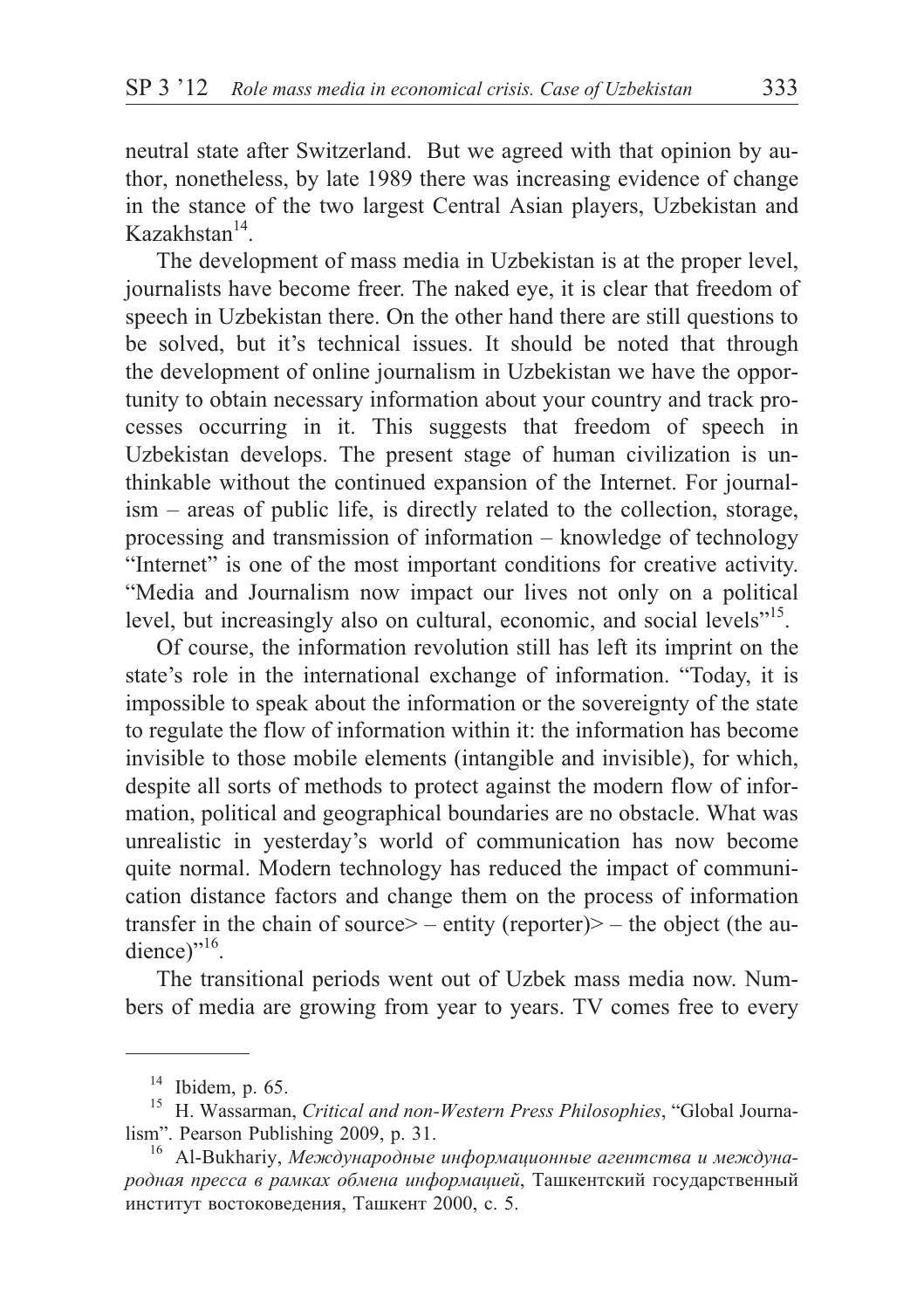house and person to join the televised action, without leaving home. "Also, the Internet has challenged conventional notions of professional- $\text{ism}$ <sup>217</sup>.

Thus, the confrontation of global television and the Internet did not take place: it has become an additional channel for the dissemination of materials. Therefore, the majority of the population of Uzbekistan is a member of the family TV.

President Islam Karimov has paid particular attention to the development of the national press, freedom of the media and raising the professional skills of journalists. Creating a Public Fund for Support and Development of Independent Print Media and Information Agencies of Uzbekistan was a significant factor in the further development of the print media, to enhance the professionalism of journalists, strengthening the material-technical base of editors. As a result, created opportunities for the country's media are experiencing a new phase of improving the quality and subject matter of publications.

Currently, the information market are over 1,100 different media outlets – newspapers, magazines, newsletters (newsletters), news agencies, TV and radio channels and websites.

Each edition and agency has its own methods of informing the population about the country going in the upgrade process, the country's role in the international arena, the achievements of our people in various fields, the world events. For example, now in the media widely covered by one of the most pressing problems of our times – the reasons for the global financial crisis, its impact on our country, the results of the activities envisaged adopted on the initiative of our country's anti-crisis program.

"Today, media markets are far more complex and trubulent than they were in the past", Robert G. Picard (2011, p. 5) wrote, the greater complexity is evident in the challenges that firms encounter as the number of competitors increases, as they strive to produce multiple products or services, and as they operate in multiple markets simultaneously. Market turbulence is seen in the instability and lack of clear direction in mar $kets<sup>18</sup>$ .

<sup>&</sup>lt;sup>17</sup> B. Josiphi, *Journalism Education*, Journalism Studies edited by Karin Wahl--Jorgensen, Thomas Hanitzch 2009, p. 49. <sup>18</sup> R. G. Picard, *The Economics and Financing of Media Companies*, Second

Edition, Fordham University Press, New York 2011.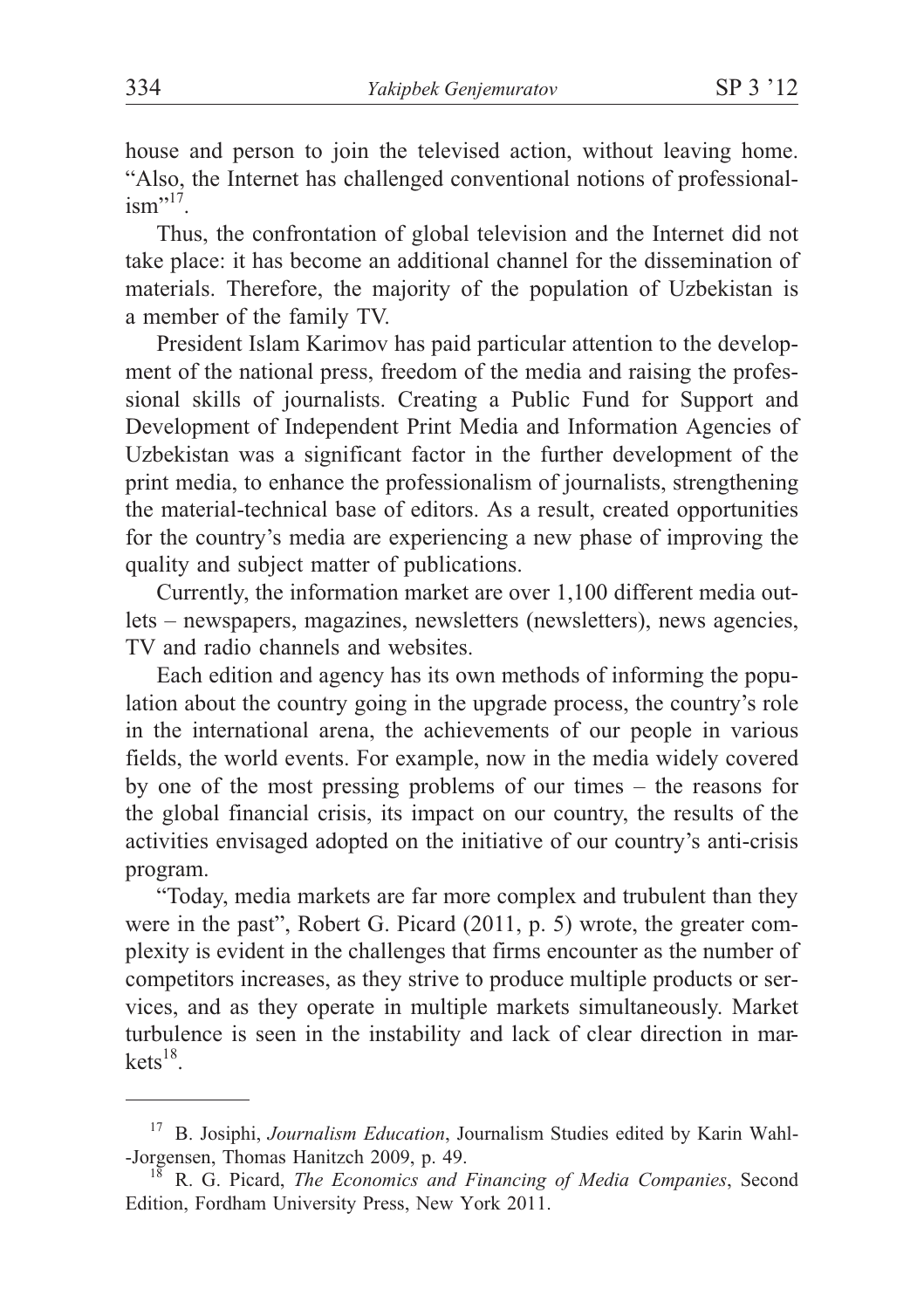Like other countries in Uzbekistan financial crisis has touched the print media. Many publications were closed in the early 90's. But all the urban and regional publications have survived thanks to the support hakimiyat. They received in systematicly support from the state in times of crisis. There was the advertising market and all the republican and regional and city newspapers went to the media on the market gradually.

The second reason for the crisis in journalism is a global crisis came after the entry of the Internet media systems in recent years. Even the major American publications are faced with these problems. How went out Uzbek media of these issues? The country has created a fund to support the media. They supported the projects that were relevant at the moment. Much attention in the country devoted to increasing the efficiency of electronic media, the formation and development of a new system of broadcasting. Thus, in recent years the system has been completely restructured broadcasting. The broadcasting company of Uzbekistan has been transformed into the National Broadcasting Company in 2005. There are four independent TV and radio channels successfully carrying out their activities. There are together with the state TV and radio channels going their activities the domestic non-state TV and radio studios. They created the National Association of Electronic Media (NAESMI) of Uzbekistan. NAEMM assists the development of its members.

Uzbekistan is a subject of the international community is going through all the same processes which have other countries, to create civil and democratic society. Thus mass media of Uzbekistan are going through the same processes. There is a reforming and creating a national information space, which is expanding and forming to market relations including media market too. The growing competition is in global media area which is not so easy to find our mistakes, readers, audience. Crisis in mass media solved step by step like Uzbek model of development. Firstly, press of Uzbekistan has out state budget, after that appearance non-state, public broadcastings in Uzbekistan. Nowadays state broadcasting is going to provide their economical situation by themselves.

### **Conclusion**

Financial crisis is doing everywhere in the world. Somewhere it is just starting; anywhere it is doing from long time. One of them is Uzbekistan facing to problems since first years of independence. Governments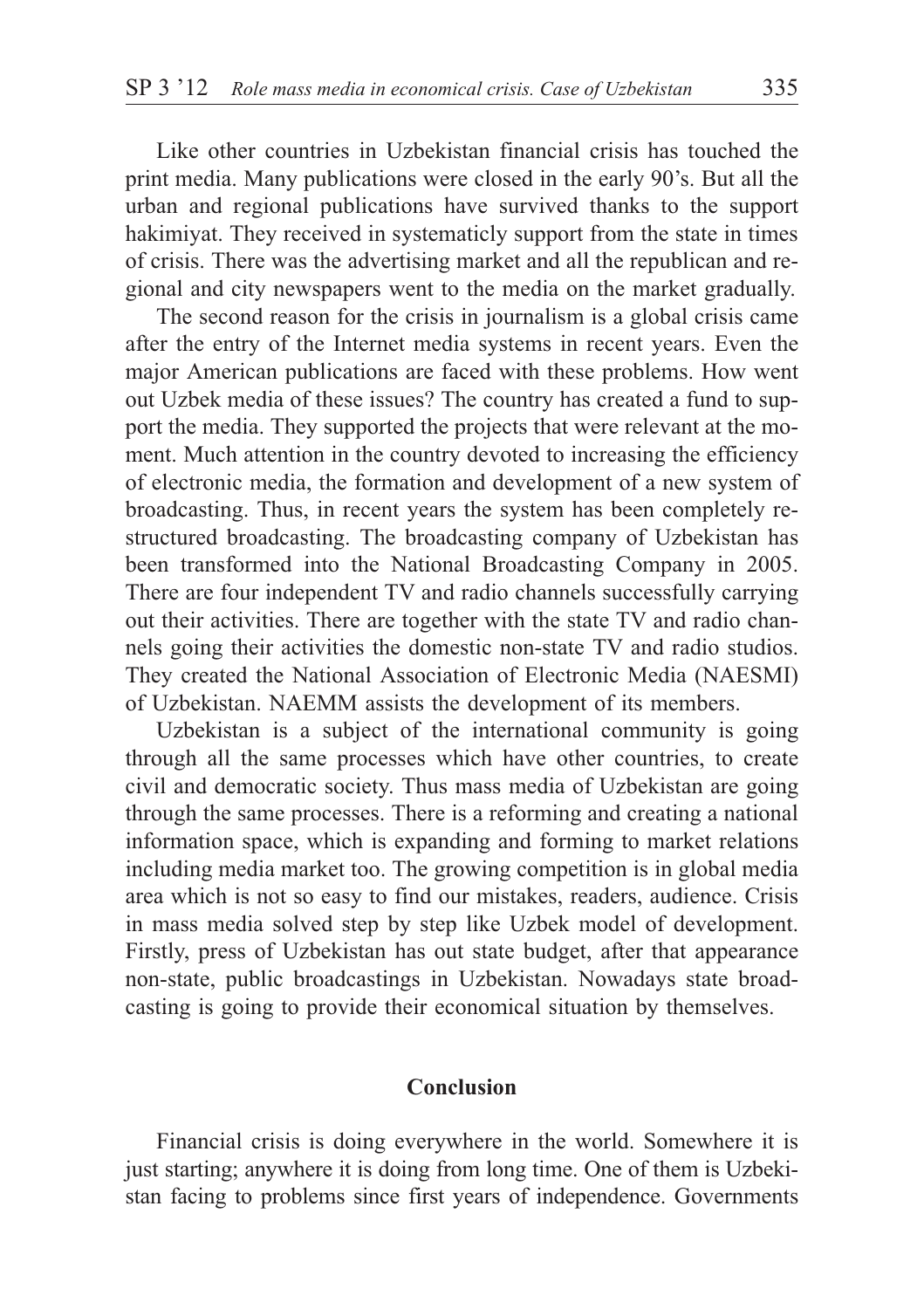of Uzbekistan since first years of independence are having antimeasures to crisis matters. It has Uzbek model and state accepted long strategic plans for its development and under the 5 principles Uzbekistan getting out easily of crisis nowadays. One of them is stated that economy must be under political issues.

Today the media is undergoing a revolutionary change – the transition from broadcasting to communication or transition from collective to personal media. Recent decades are characterized by the development of the media due to the rapid development of Internet journalism. The emergence of online journalism was due to advances in information and communication technologies.

As international multimedia journalist, the Chief editor of "New Age" Valery Niyazmatov has fointed out about Uzbek modern Internet journalism: "If in a society, and not in any – any one, but almost everywhere there is a need, why should it not exist in Uzbekistan"? It is unlikely that split along ethnic lines correctly.

For example, the National Association of Electronic Mass Media of Uzbekistan, which now includes more than 100 e-resources, quite intensively increase their numbers. In the production process are being actively introduced advanced digital and multimedia technologies. The country is rapidly growing number of Internet users, which number in mid-November is more than  $6$  million<sup>19</sup>.

At the present stage of mass media in Uzbekistan, including non-state is gradually becoming an important element in addressing the priorities of civil society and ensuring protection of democratic values and principles, rights, freedoms and lawful interests of individuals and social population.

There are two ways of crisis in Uzbek mass media. On one hand was economical crisis which had been since 1991. The other one is crisis related Internet journalism is going and growing in Uzbekistan.

Our cconclusion is that the Anti-crisis program is based on the five principles which predetermine the nature and direction of the socially-oriented and free market economy from the onset of Independence. It belongs to Uzbek mass media too.

<sup>19</sup> http://ria.ru/mf\_analysis/20101202/303480236.html.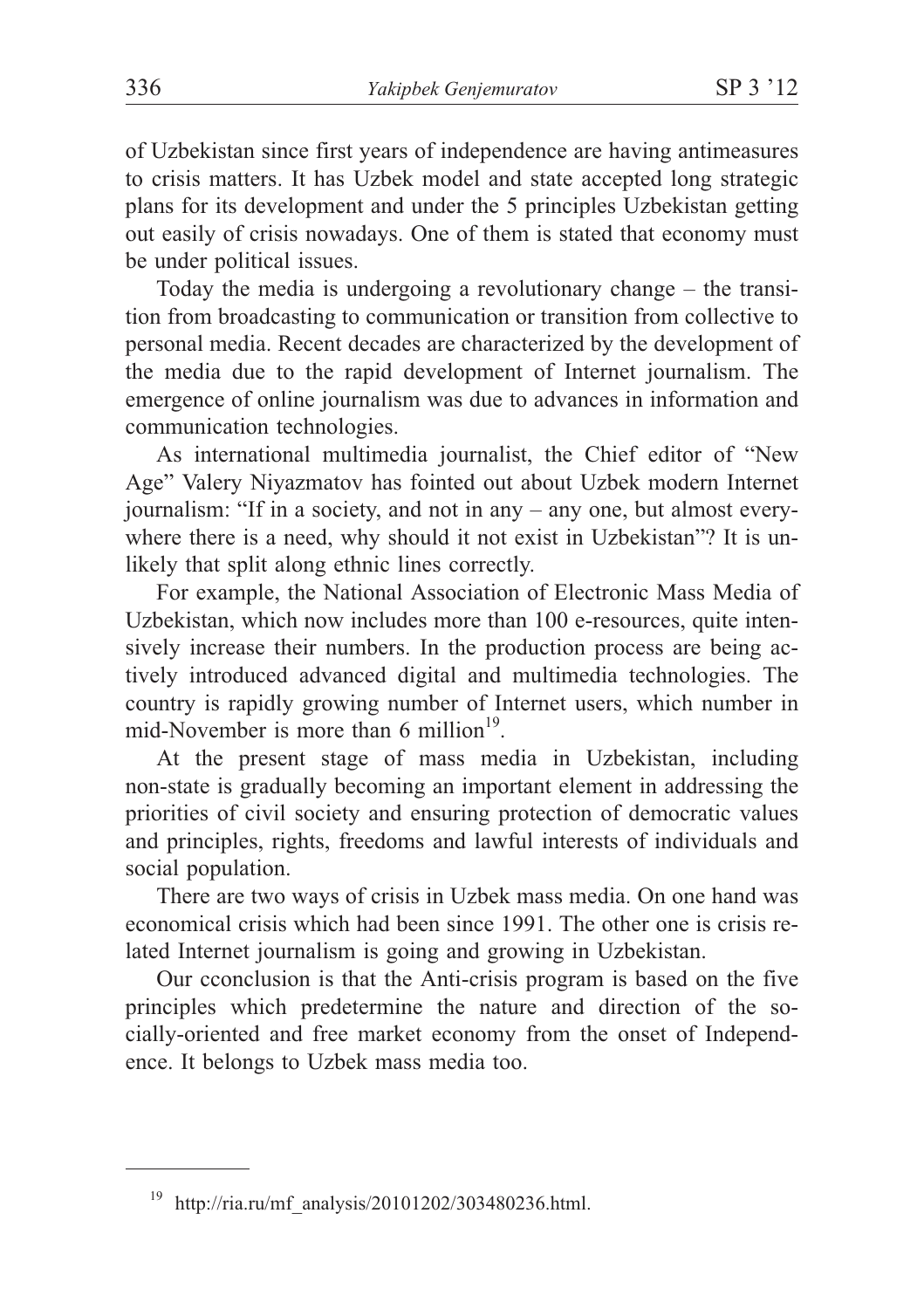#### **References**

- Abdullaeva M., *In terms of stability*, http://www.press-uz.info/index.php?title=home&nid=22&my=082010&st=0, on 18.08.2010.
- Al-Bukhariy, *Mejdunarodnie informatsionnie agenstva I mejdunarodnaya pressa v ramkax obmena informatsiy*, Tashkent gosuniversitet Vostokavedeniya, Tashkent 2000.
- Anderson J., *International politics of Central Asia*, Manchester University Press, Manchester–New York 1997.
- Josiphi B., *Journalism Education*, Journalism Studies edited by Karin Wahl-Jorgensen, Thomas Hanitzch 2009.
- Brzezinski Z., *The grand failure The birth and death of communism in the twentieth century*, Scribner, New York 1988
- Barra J., *Uzbekistan is confident in the future. Newspaper "Pravda Vostoka" by A. Ivanova*, http://www.pv.uz/?inc=1&news=7779, on 17.05.2011
- Doyle G., *Understanding Media economics*, SAGE Publications, London 2002.
- Hadjimetov G., *The Global Financial and Economic Crisis: Measure to Overcome It – The case of Uzbekistan*, http://www.adbi.org/event/3009.gfc.uzbekistan.case/.
- Wassarman H., *Critical and non-Western Press Philosophies*, "Global Journalism". Pearson Publishing 2009.
- Ledru E., *Published a book "Geopolitika Uzbekistana"*, Information Agency "Jahon", http://www.api.uz/news/info/polygraph/1049/, on 22.12.2010.
- Picard R. G., *The Economics and Financing of Media Companies*, Second Edition, Fordham University Press, New York 2011.
- Sasinska-Klas T., *The transition of mass media in Poland: the road to liberalization*, http://www.cios.org/EJCPUBLIC/004/1/00411.HTML.

## **Rola mass mediów w kryzysie gospodarczym. Przypadek Uzbekistanu**

#### **Streszczenie**

Lokalne i globalne media przeżywają aktualnie gwałtowny rozwój, będący skutkiem postepu technicznego. Nie można dziś rozróżniać pomiedzy mediami europejskimi, dziennikarstwem zachodnim, mediami Azji czy dziennikarstwem Afryki. Jak powiedział D. Rendall są dwa rodzaje dziennikarstwa: dobry i zły (1996). Wszystkie mass media stoja wobec globalnego rozwoju. Wskutek rozpoczętej z końcem dwudziestego wieku globalizacji zwiększyły się możliwości przekazywania informacji we wszystkich dziedzinach nauki i kultury, wraz z dziennikarstwem.

Pojawienie się internetu, jako jednego z rodzajów mass mediów, zmieniło ich świat. Internet nie wymaga ponoszenia kolosalnych kosztów założycielskich czy dystrybucyjnych. Ze względu na potencjał techniczny internetu inne mass media